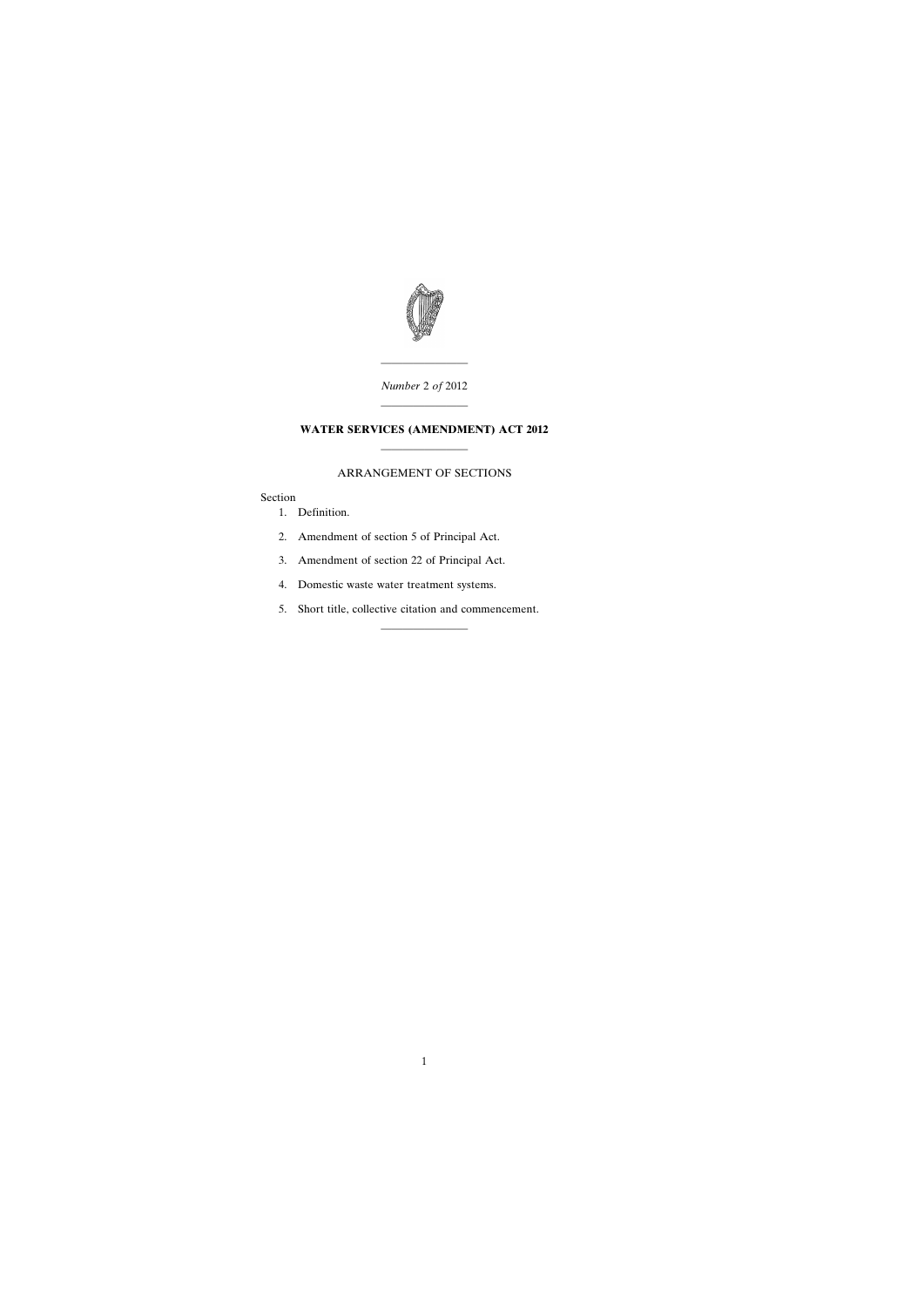Act Referred to

Water Services Act 2007 2007, No. 30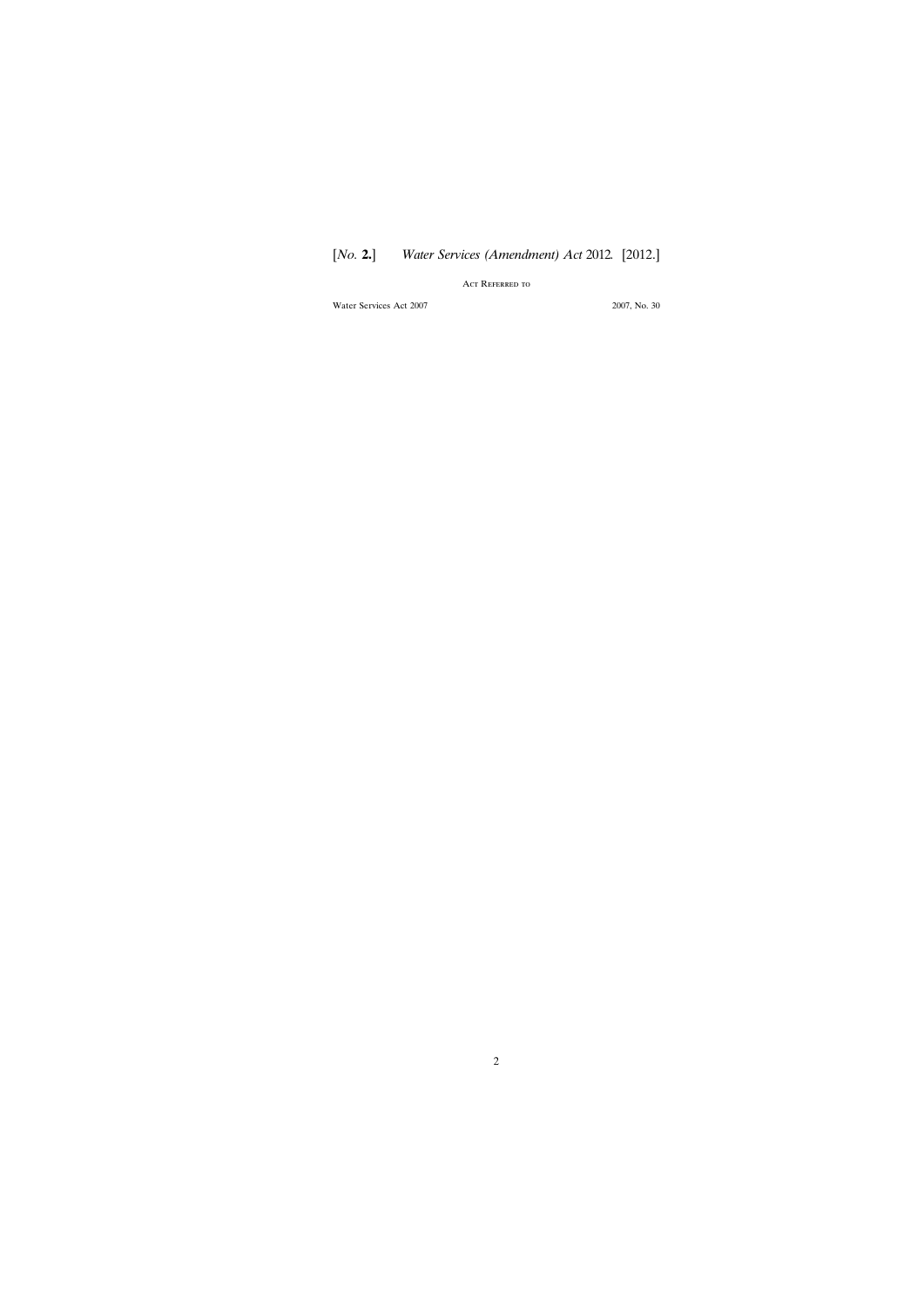<span id="page-2-0"></span>

*Number* 2 *of* 2012

————————

————————

#### **WATER SERVICES (AMENDMENT) ACT 2012**

————————

AN ACT TO AMEND THE WATER SERVICES ACT 2007; AND TO PROVIDE FOR RELATED MATTERS. [2*nd February*, 2012]

BE IT ENACTED BY THE OIREACHTAS AS FOLLOWS:

**1**.—In this Act "Principal Act" means the Water Services Act Definition. 2007.

**2**.—Section 5 of the Principal Act is amended—

Amendment of section 5 of Principal Act.

- (*a*) by substituting the following paragraph for paragraph (*j*):
	- "(*j*) Council Directive 76/464/EEC of 4 May 1976 on pollution caused by certain dangerous substances discharged into the aquatic environment of the Community<sup>1</sup>,",

and

- (*b*) by inserting the following paragraph:
	- "(*k*) Directive 2008/98/EC of the European Parliament and of the Council of 19 November 2008 on waste and repealing certain Directives<sup>2</sup>.".

**3**.—Section 22 of the Principal Act is amended in paragraph (*b*) Amendment of of subsection (8) by inserting "or an inspector appointed by the section 22 of Agency in accordance with section 70E" after "or a member of the Principal Act. Garda Síochána".

**4**.—The Principal Act is amended by inserting the following new Domestic waste Part after Part 4:

water treatment systems.

1 OJ No. L 129/23, 18.05.1976 2 OJ No. L 312/3, 22.11.2008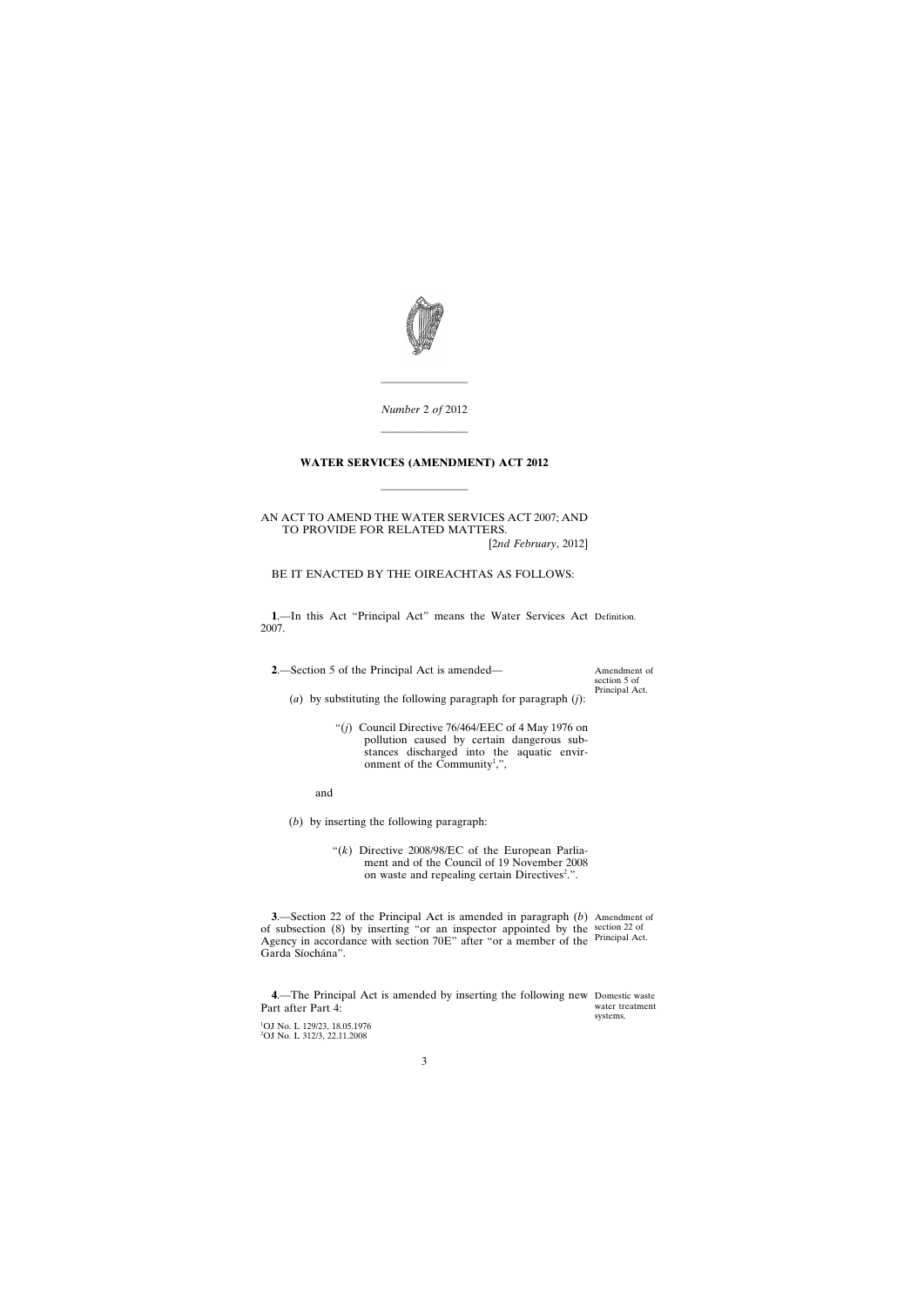Domestic Waste Water Treatment Systems

Definitions. 70A.—In this Part—

'advisory notice' has the meaning assigned to it by section 70H:

'certificate of registration' means a certificate of registration issued under section 70B;

'domestic waste water treatment system' means a system involving physical, chemical, biological or thermal processes, or a combination of such processes, utilised for the treatment or disposal of domestic waste water, or the sludge derived from domestic waste water, and includes—

- (*a*) all septic tanks and waste water tanks and systems receiving, storing, treating or disposing of domestic waste water and all drains associated with such tanks or systems, and
- (*b*) all drains associated with the discharge of domestic waste water, whether or not they discharge to a septic tank or waste water tank;

'inspector' means a person appointed by the Agency in accordance with section 70E;

'national inspection plan' has the meaning assigned to it by section 70K;

'prescribed date' means the date prescribed by regulations made by the Minister under section 70B;

'register of domestic waste water treatment systems' has the meaning assigned to it by section 70B.

Register of domestic waste water treatment systems. 70B.—(1) Each water services authority shall establish and maintain a register of domestic waste water treatment systems situated within its functional area (in this Part referred to as a 'register of domestic waste water treatment systems').

> (2) The owner of a premises connected to a domestic waste water treatment system shall, on or before the prescribed date and in accordance with this section, apply to the water services authority in whose functional area the treatment system is situated, to have the treatment system entered in the register of domestic waste water treatment systems maintained by the water services authority concerned.

- (3) An application under this section shall—
	- (*a*) be made in writing or by electronic means,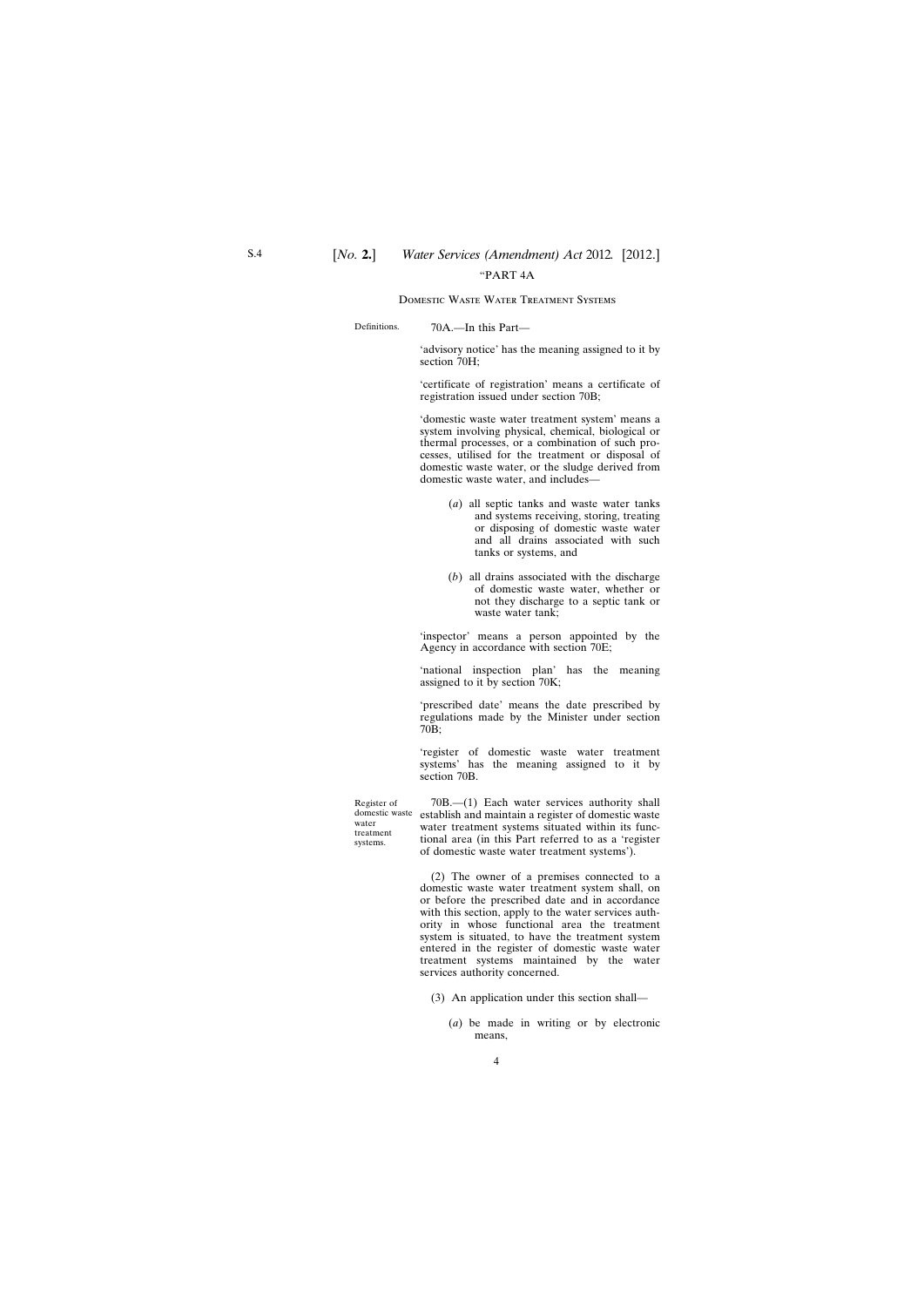- (*b*) specify the name of the applicant and the address at which he or she normally resides,
- (*c*) specify the address at which the domestic waste water treatment system is situated,
- (*d*) contain such other information as may be prescribed, and
- (*e*) in the case of an application under subsection (2), be accompanied by the prescribed fee.

(4) On receipt of an application under this section, a water services authority shall—

- (*a*) enter the domestic waste water treatment system concerned in the register of domestic waste water treatment systems for the functional area of the water services authority concerned, and
- (*b*) issue a certificate of registration to the applicant.

(5) A certificate of registration shall be valid for a period of 5 years from the date on which it was issued.

(6) On or before the date on which a certificate of registration is due to expire, the owner of a premises connected to a domestic waste water treatment system in respect of which a certificate of registration has issued shall, in accordance with this section, apply to the water services authority in whose functional area the treatment system is situated, to renew the certificate of registration.

(7) On receipt of an application under subsection (6), a water services authority shall—

- (*a*) update the entry on the register of domestic waste water treatment systems, and
- (*b*) issue a certificate of registration to the applicant.

(8) A water services authority shall, from time to time, review each entry in the register of domestic waste water treatment systems maintained by it and, if the water services authority becomes aware that any particular in the register is incorrect or has ceased to be correct, the water services authority shall make such alteration to the register as it considers necessary and shall notify any person it considers appropriate of such alteration.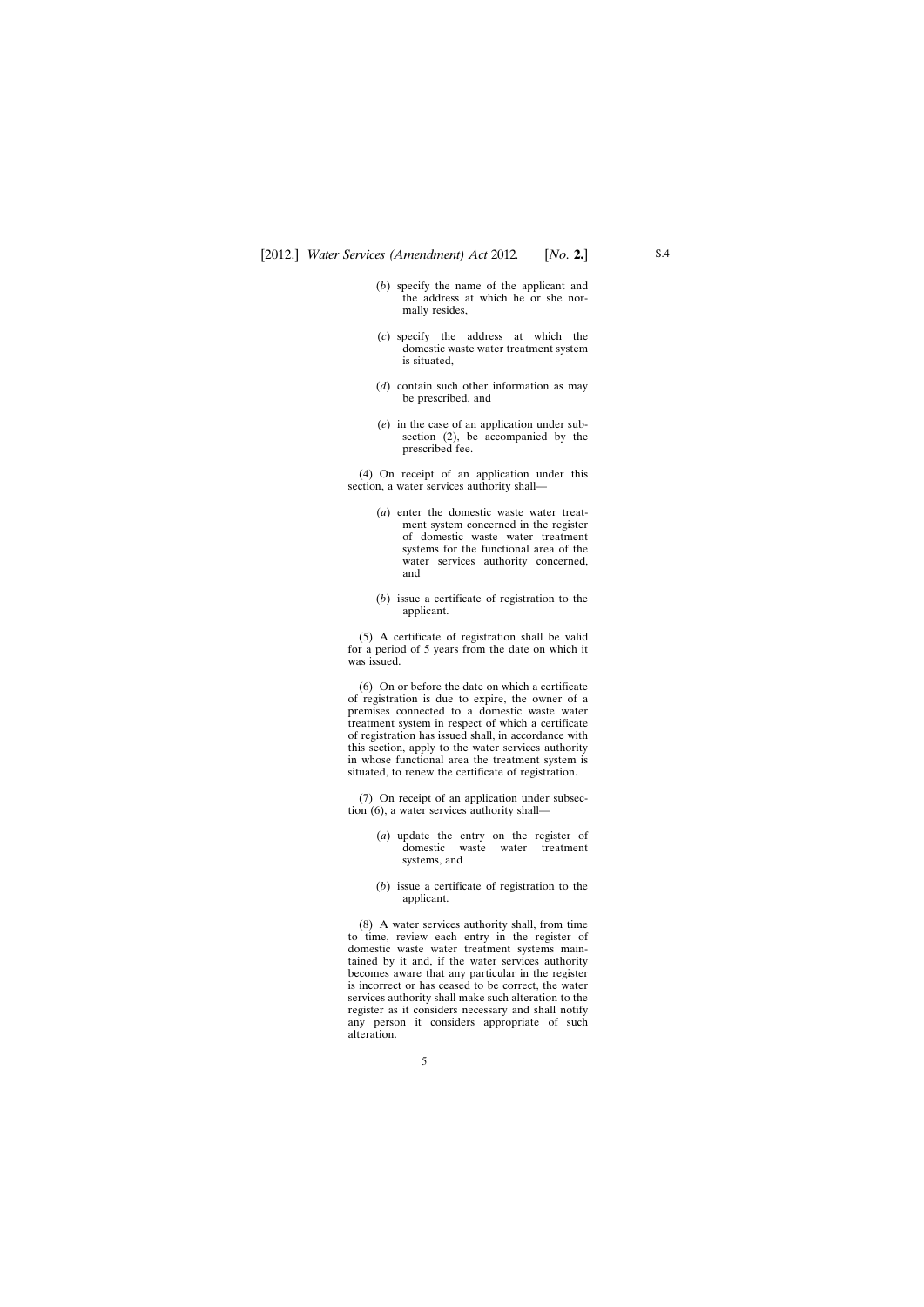(9) A register of domestic waste water treatment systems shall be maintained by a water services authority in such form (including electronic form) as the Agency may direct and shall contain—

- (*a*) details of domestic waste water treatment systems which have been entered on the register by the water services authority concerned, including the date on which each system was entered on the register and the date on which each certificate of registration is due to expire,
- (*b*) details of domestic waste water treatment systems in the functional area of the water services authority concerned which have been inspected under section 70H,
- (*c*) details of advisory notices issued by the water services authority concerned,
- (*d*) details of applications made under subsection (7) of section 70H,
- (*e*) details of appeals made under subsection (9) of section 70H,
- (*f*) details of notices of compliance made by the water services authority concerned under section 70H(17), and
- (*g*) such other information as may be determined by the Agency from time to time.

(10) A water services authority shall publish in such manner as it thinks fit, including by electronic means, and make available for inspection at all reasonable times by members of the public, the register of domestic waste water treatment systems maintained by it under this section.

(11) An authorised person appointed by a water services authority may request the owner of a premises connected to a domestic waste water treatment system to produce a valid certificate of registration in respect of the system.

(12) A person who fails to comply with a request under subsection (11) within 20 working days, commits an offence.

(13) The Minister may, following consultation with the Agency, make regulations for the purposes of this section and, without prejudice to the generality of the foregoing, regulations under this section may prescribe:

> (*a*) the form and manner, including by electronic means, in which an application,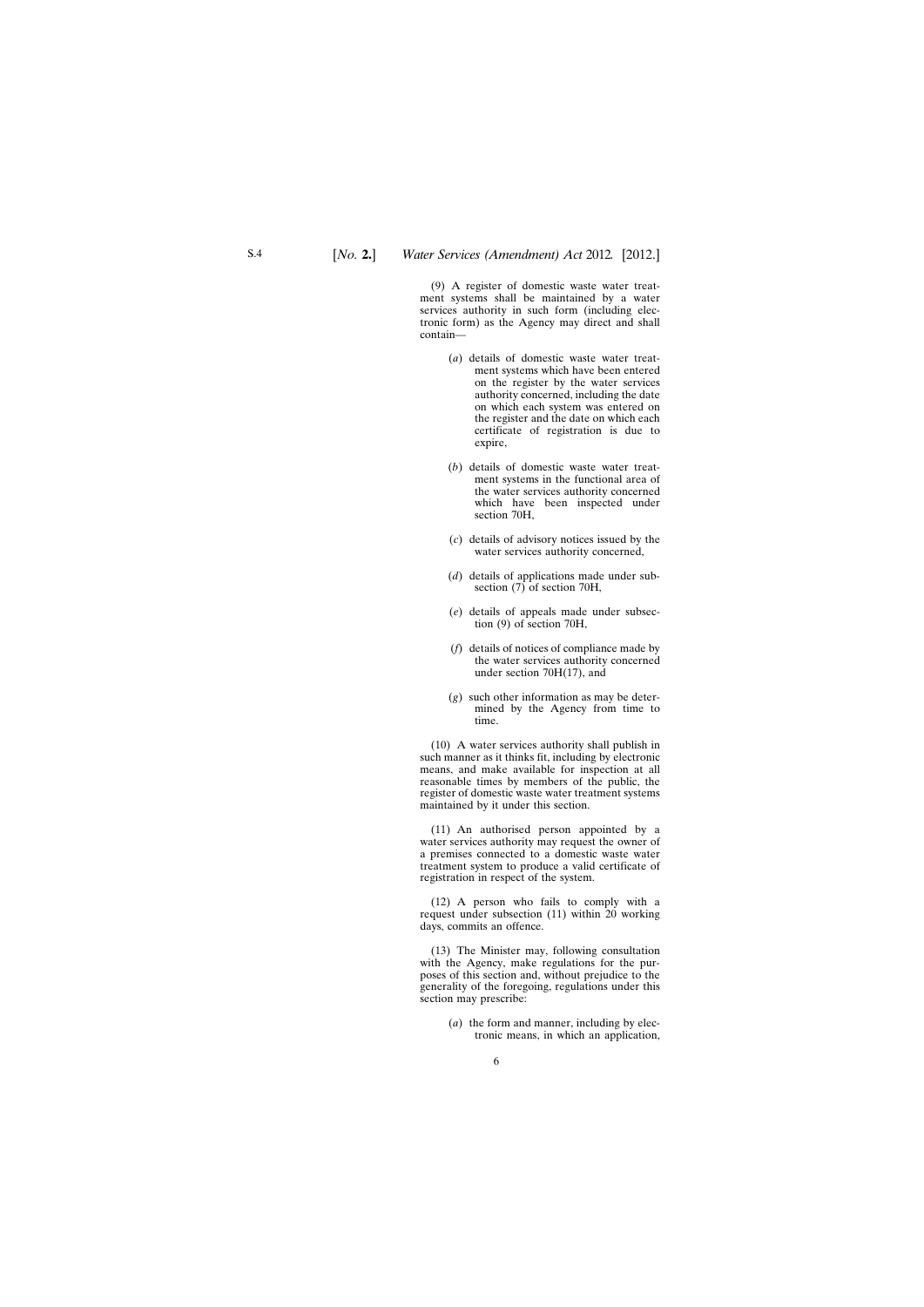under subsection (2) or (6) shall be made;

- (*b*) the fee payable to the water services authority, which shall not exceed  $\epsilon$ 50, which shall accompany an application under subsection (2);
- (*c*) the date for the purposes of subsection (2); and
- (*d*) such consequential or ancillary matters as the Minister considers appropriate.

70C.—(1) The owner of a premises connected to a domestic waste water treatment system shall—

- (*a*) comply with regulations made under section 70L,
- (*b*) ensure that the system does not constitute, and is not likely to constitute, a risk to human health or the environment, and, in particular does not—
	- (i) create a risk to water, air or soil, or to plants and animals,
	- (ii) create a nuisance through noise or odours, or
	- (iii) adversely affect the countryside or places of special interest,
		- and
- (*c*) ensure that the system is entered on a register of domestic waste water treatment systems in accordance with section 70B.

(2) A person who contravenes paragraph (*a*), (*b*) or (*c*) of subsection (1) commits an offence.

Sale of premises connected to domestic waste water treatment systems.

70D.—(1) A person who, on or after the prescribed date, sells a premises connected to a domestic waste water treatment system, shall on the completion of the sale, furnish a valid certificate of registration in respect of the treatment system concerned to the purchaser of the premises.

(2) A purchaser of a premises connected to a domestic waste water treatment system shall, after the completion of the sale, notify the relevant water services authority of the change in ownership and the water services authority concerned shall update the register of domestic waste water treatment systems accordingly.

Duties of owners of premises connected to domestic waste water treatment systems.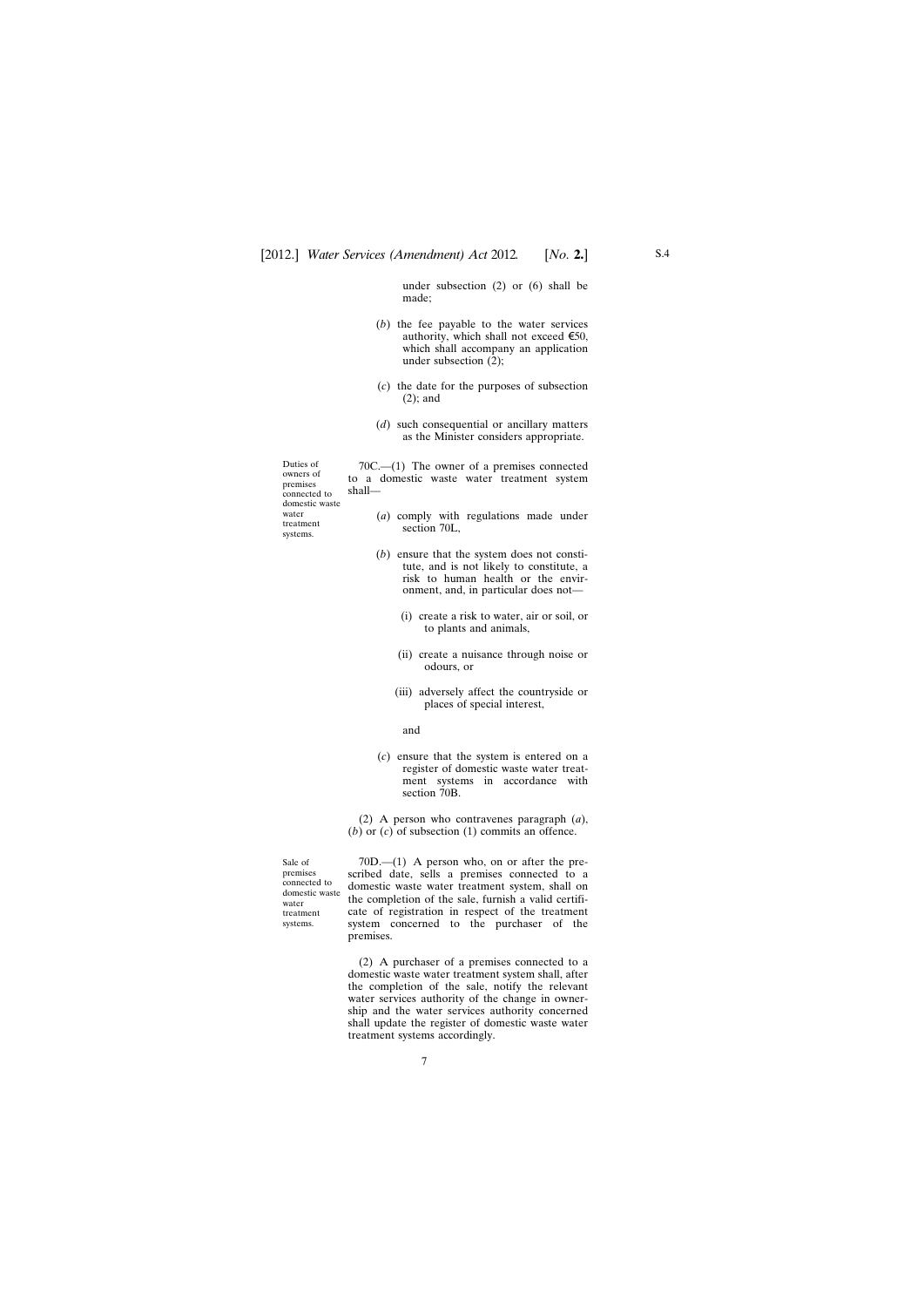Appointment of inspectors. 70E.—(1) Subject to subsection (2), the Agency shall appoint such persons as it considers appropriate to carry out inspections of domestic waste water treatment systems for the purposes of this Part.

> (2) The Agency shall not appoint a person to be an inspector for the purposes of this Part unless that person—

- (*a*) has made an application to the Agency in the prescribed form accompanied by the prescribed fee,
- (*b*) is the holder of a prescribed professional or technical qualification,
- (*c*) has satisfactorily completed a prescribed training course,
- (*d*) is the holder of the prescribed professional indemnity insurance, and
- (*e*) has complied with any other prescribed requirements.

(3) An appointment under subsection (1) shall cease if—

- (*a*) the Agency revokes the appointment, or
- (*b*) the appointment is for a fixed period, on the expiration of that period.
- (4) Where the Agency—
	- (*a*) refuses to appoint or renew the appointment of an inspector under this section, or
	- (*b*) revokes the appointment of an inspector under paragraph (*a*) of subsection (3),

the Agency shall notify the person in writing of the refusal or revocation together with the reasons for the refusal or revocation and the person may appeal the refusal or revocation in the prescribed manner.

(5) The Agency may, with the consent of the Minister, appoint one or more persons who, in the opinion of the Agency, have the relevant knowledge and experience in relation to domestic waste water treatment systems and the procedures in relation to carrying out an inspection to be an appeals officer for the purposes of this section (in this section referred to as an 'appeals officer').

(6) An appeals officer shall be independent in the performance of his or her functions under this section.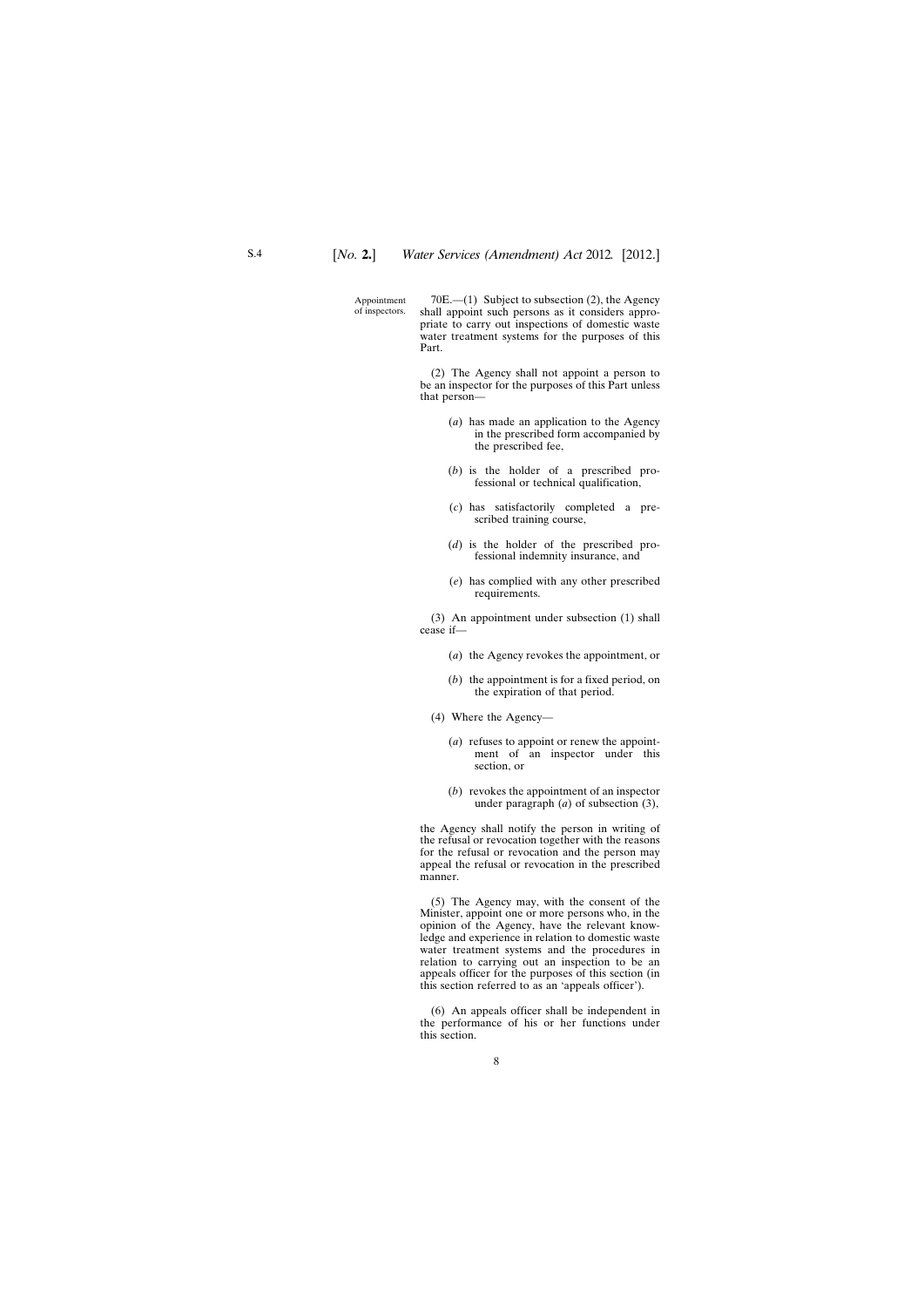(7) An appeals officer shall consider an appeal under subsection (4) and shall, in accordance with prescribed procedures, allow or refuse the appeal.

(8) An inspector shall be furnished with a certificate of his or her appointment by the Agency.

(9) When exercising a power conferred on him or her by this Part, an inspector shall, if requested by a person affected, produce the certificate of his or her appointment or a copy of it and a form of personal identification to that person.

(10) A person who acts as an inspector for the purposes of this Part—

- (*a*) without having been duly appointed under subsection (1),
- (*b*) after his or her appointment has been revoked under paragraph (*a*) of subsection (3), or
- (*c*) after the expiration of his or her term of appointment,

commits an offence.

(11) The Minister may, following consultation with the Agency, make regulations for the purposes of this section and, without prejudice to the generality of the foregoing, regulations under this section may provide for—

- (*a*) application procedures in relation to the appointment, and renewal of appointment, of inspectors,
- (*b*) criteria for appointment of inspectors, including specification of the relevant:
	- (i) class or classes of professional or technical qualifications to be held by a person appointed as an inspector,
	- (ii) class or classes of training course which a person appointed as an inspector shall have satisfactorily completed, and
	- (iii) professional indemnity insurance to be held by a person appointed as an inspector,
- (*c*) an application form for appointment as an inspector (including an application form to renew such an appointment),
- (*d*) the fee payable to the Agency, which shall not exceed  $\epsilon$ 1,000, which shall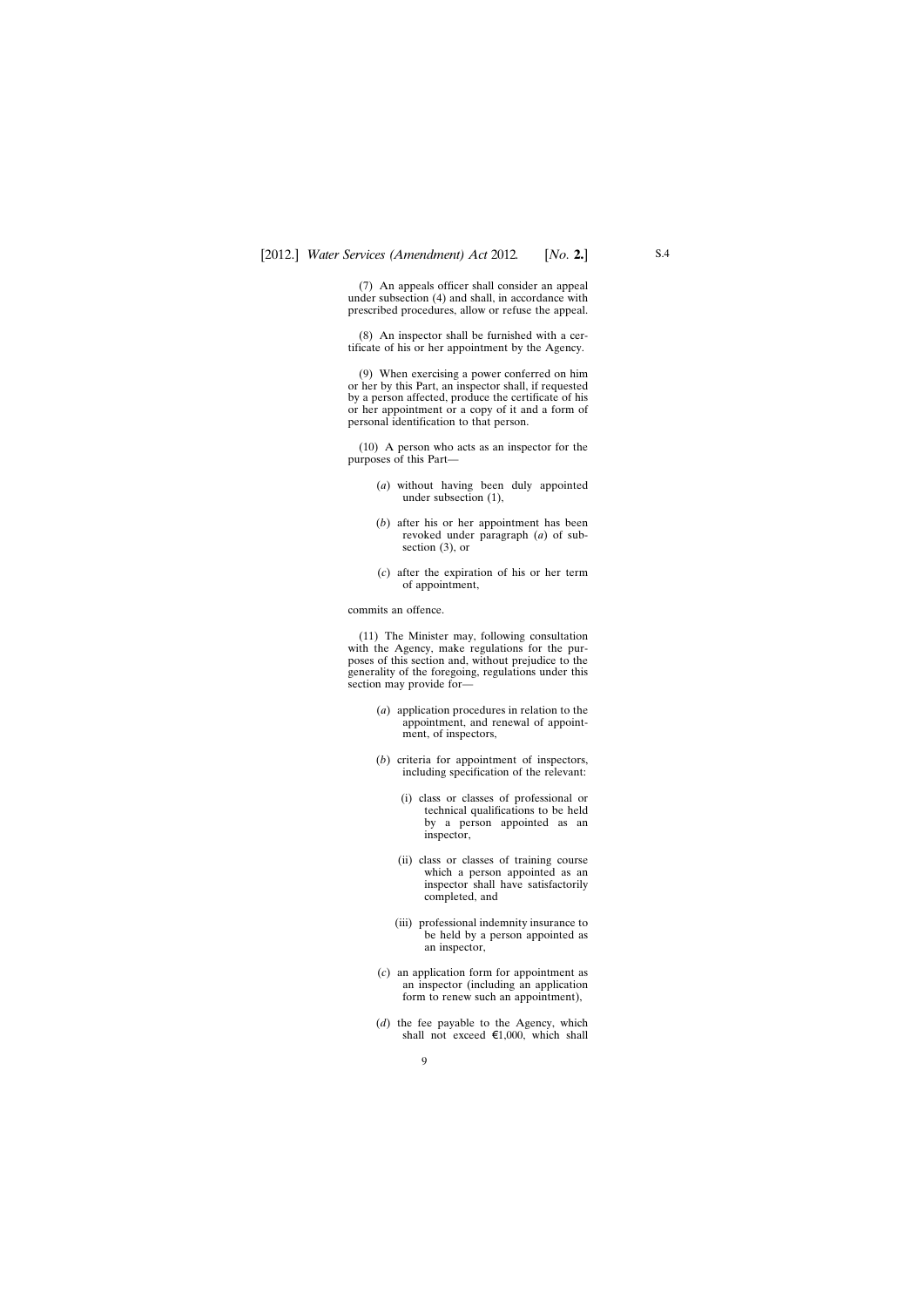accompany an application for appointment or renewal of appointment as an inspector,

- (*e*) the period for which an appointment as an inspector shall have effect,
- (*f*) the circumstances in which the appointment of an inspector may be revoked,
- (*g*) procedural matters in relation to the hearing and determination of appeals under subsection (4),
- (*h*) any consequential or ancillary matters.

Register of inspectors. 70F.—(1) The Agency shall establish and maintain a register of inspectors for the purposes of this Part (in this section referred to as the 'register of inspectors').

> (2) The register of inspectors shall be maintained in such form (including electronic form) as the Agency considers appropriate.

> (3) The register of inspectors shall contain the name and contact details of each inspector and such other information as may be determined from time to time by the Agency.

> (4) The register of inspectors shall be kept at the offices of the Agency, and shall be made available to each water services authority.

Powers of inspectors.

70G.—(1) For the purposes of carrying out an inspection under section 70H, an inspector may—

- (*a*) enter and inspect any premises connected to a domestic waste water treatment system,
- (*b*) inspect, examine or test the course or condition of a domestic waste water treatment system, including any fixture, fitting, appliance, plant, drain, service or process associated with the treatment system,
- (*c*) monitor any domestic waste water which is contained in or discharged from a premises or domestic waste water treatment system,
- (*d*) take samples of any substance or thing associated with or discharged to or from, a domestic waste water treatment system,
- (*e*) take photographs,
- (*f*) carry out surveys, take levels and measurements, make excavations, take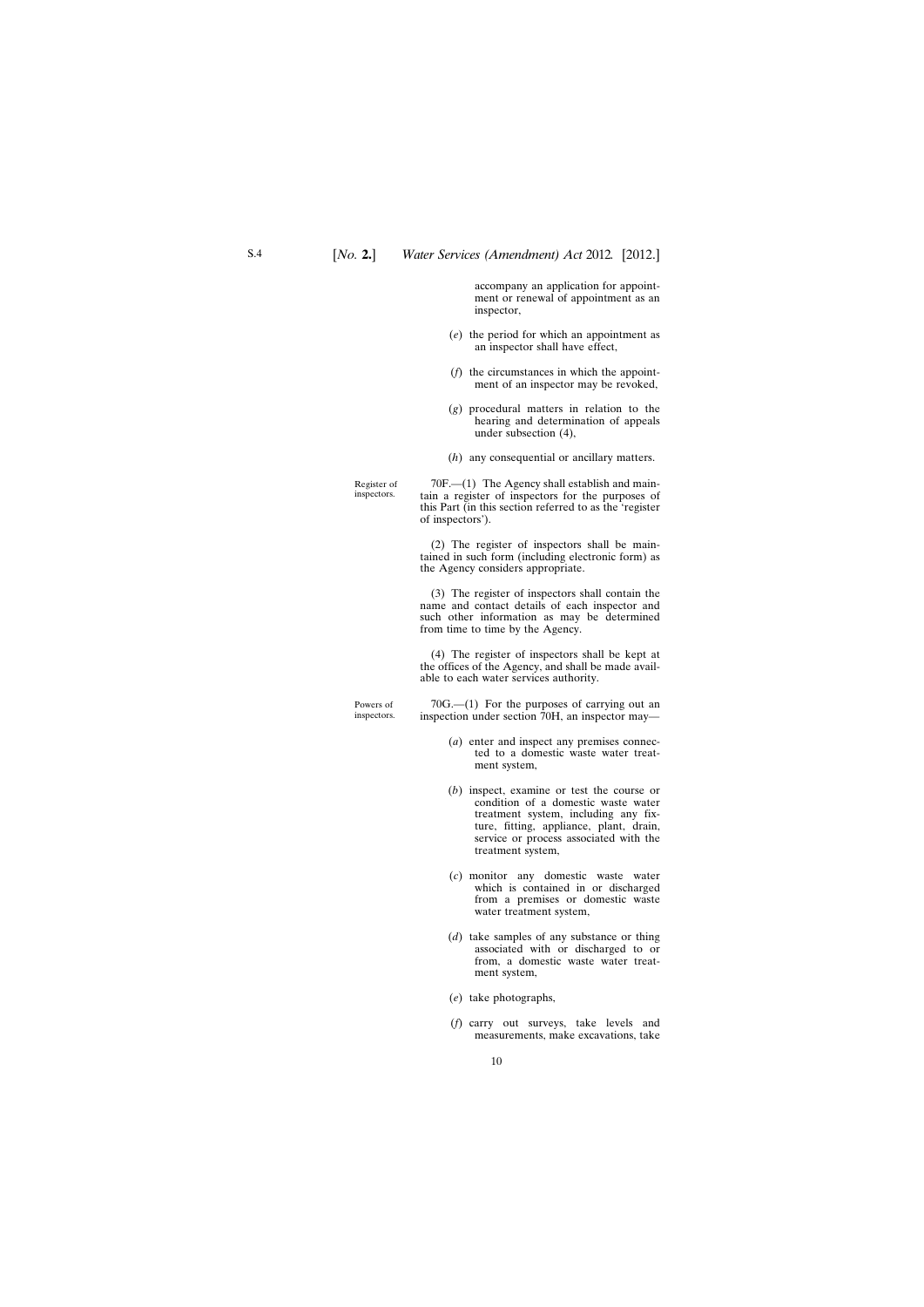samples and carry out examinations of the depth and nature of subsoil,

- (*g*) require information regarding the maintenance, servicing or operation of a domestic waste water treatment system from an owner or occupier of the premises or any person employed on the premises or any other person present on the premises,
- (*h*) require the production of, or inspect, records or other documents (including records or documents stored in nonlegible form) relevant to the maintenance, servicing or operation of a domestic waste water treatment system, or take copies of or extracts from, or take away if considered necessary for the purposes of inspection or examination, any such records or documents,
- (*i*) require that the premises or any part of the premises or anything in the premises shall be left undisturbed for such period of time as may be necessary for carrying out the inspection.

(2) An inspector shall not, other than with the consent of the occupier, enter into a private dwelling under this section.

(3) The Agency or a water services authority may authorise any other person as it considers appropriate to accompany an inspector in the performance of his or her functions.

(4) Any certificate or other evidence given, or to be given, by an inspector in respect of any test, examination or analysis of any sample shall, in relation to that sample, be evidence, without further proof, of the result of the test, examination or analysis unless the contrary is shown.

(5) Any person who, following notification of an inspection by a water services authority—

- (*a*) refuses to allow an inspector to enter any premises or to bring any person or equipment with him or her in the exercise of his or her powers,
- (*b*) obstructs or impedes an inspector in the exercise of any of his or her powers,
- (*c*) gives either to an inspector, a relevant water services authority or the Agency, information which is to his or her knowledge false or misleading in a material respect, or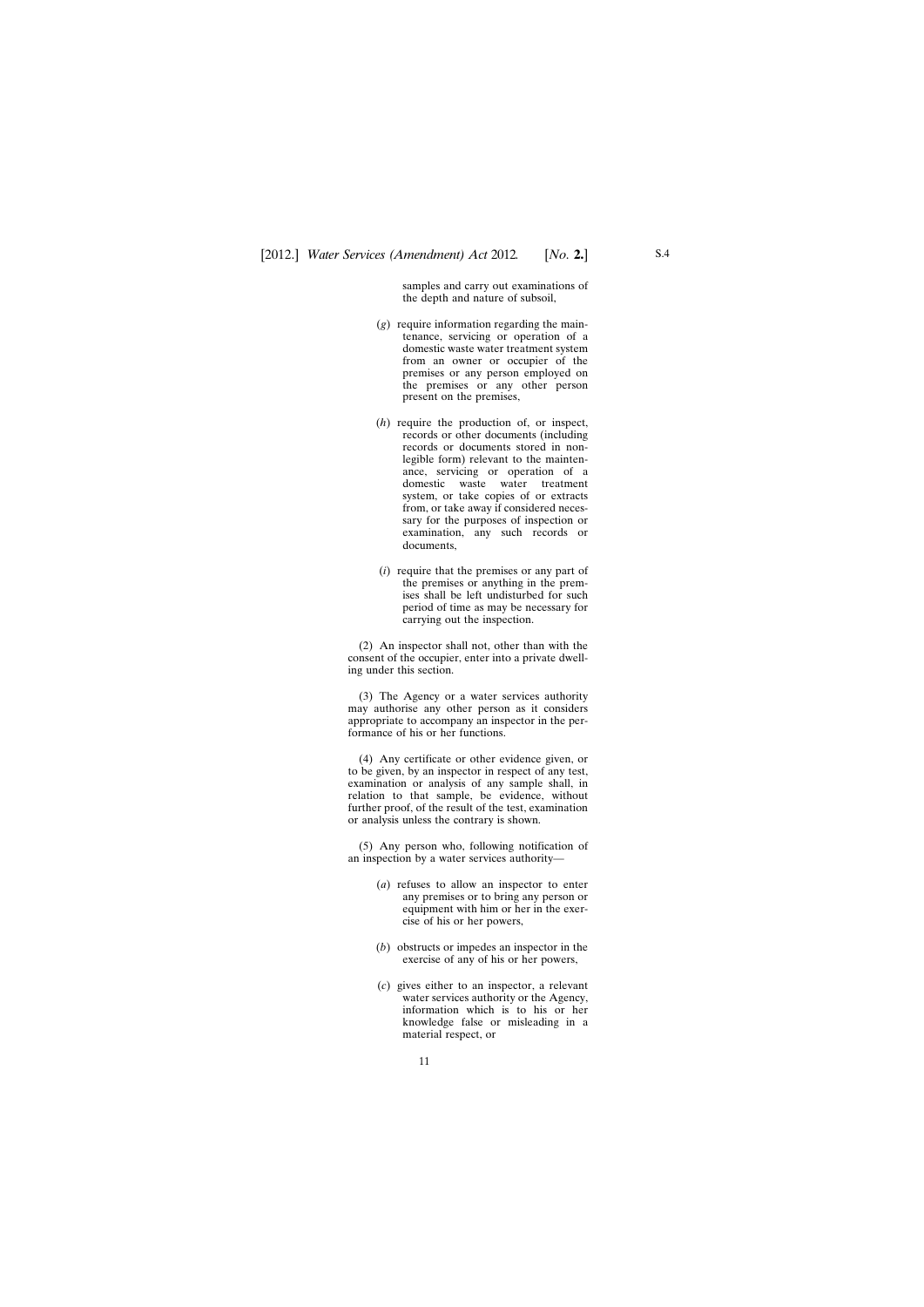(*d*) fails or refuses to comply with any reasonable request or requirement of an inspector,

#### commits an offence.

| Inspection of $70H$ — $(1)$ (a) An inspector shall inspect such |                                         |             |  |  |  |  |                                |  |
|-----------------------------------------------------------------|-----------------------------------------|-------------|--|--|--|--|--------------------------------|--|
| domestic waste                                                  |                                         |             |  |  |  |  | domestic waste water treatment |  |
| water                                                           | systems as he or she is directed by the |             |  |  |  |  |                                |  |
| treatment                                                       |                                         |             |  |  |  |  |                                |  |
| systems.                                                        | Agency, or a water services authority,  |             |  |  |  |  |                                |  |
|                                                                 |                                         | to inspect. |  |  |  |  |                                |  |

(*b*) The Agency or a water services authority shall notify in writing the owner of a premises connected to a domestic waste water treatment system of a proposed inspection at least 10 working days before such inspection.

(2) When directing an inspector to carry out an inspection under subsection (1), the Agency or a water services authority shall have regard to the national inspection plan.

(3) Where, following an inspection under subsection (1), an inspector is of the opinion that—

- (*a*) the owner of a premises connected to a domestic waste water treatment system has not contravened regulations made under section 70L, and
- (*b*) the domestic waste water treatment system does not constitute, and is not likely to constitute, a risk to human health or the environment, and, in particular does not—
	- (i) create a risk to water, air or soil, or to plants and animals,
	- (ii) create a nuisance through noise or odours, or
	- (iii) adversely affect the countryside or places of special interest,

the inspector shall, within 21 days of the inspection, notify the owner of the premises to which the treatment system concerned is connected and the water services authority concerned.

(4) Where, following an inspection under subsection (1), an inspector is of the opinion that—

> (*a*) the owner of a premises connected to a domestic waste water treatment system has contravened regulations made under section 70L, or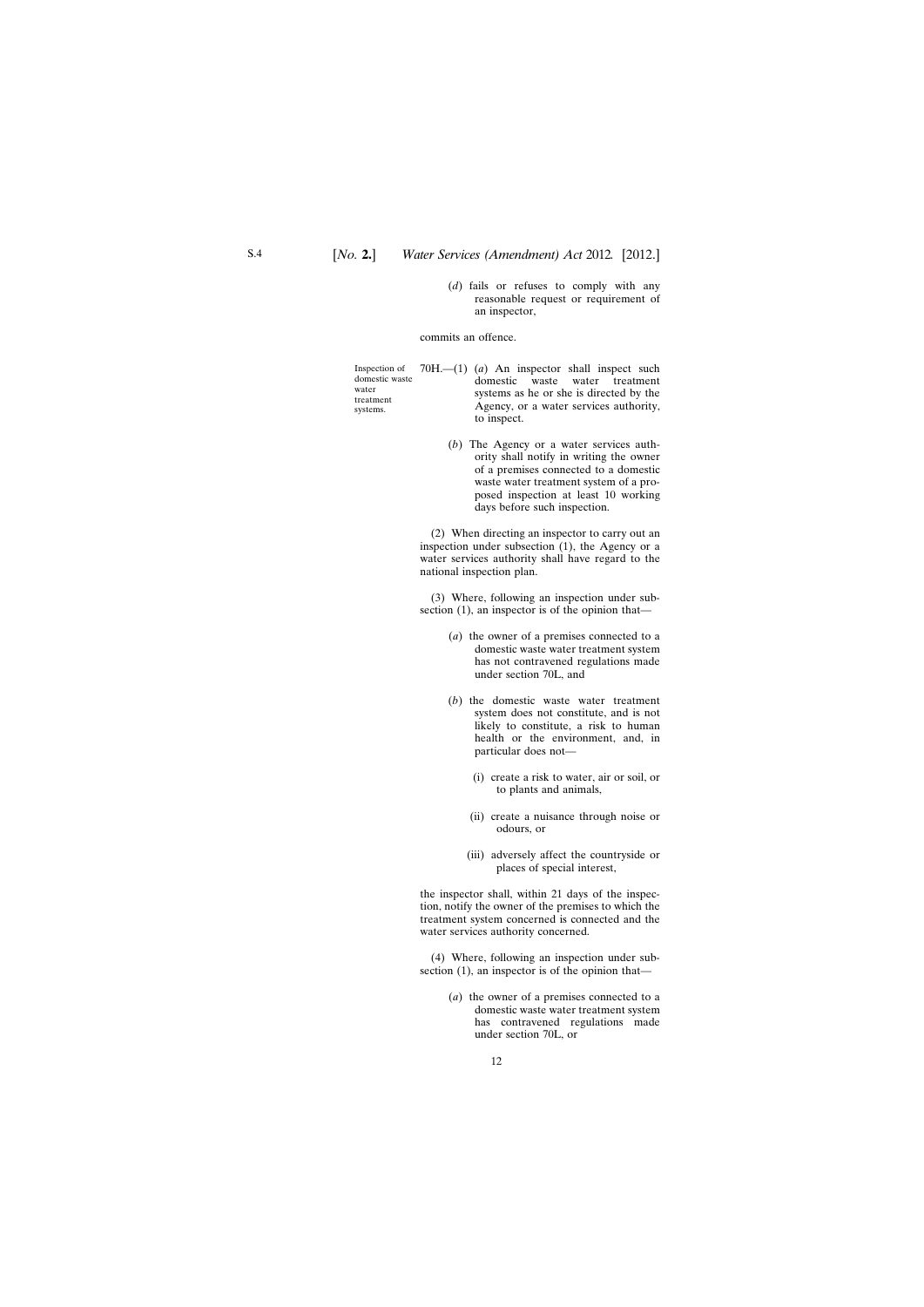- (*b*) the domestic waste water treatment system constitutes, or is likely to constitute, a risk to human health or the environment, and, in particular—
	- (i) creates a risk to water, air or soil, or to plants and animals,
	- (ii) creates a nuisance through noise or odours, or
	- (iii) adversely affects the countryside or places of special interest,

the inspector shall immediately notify the owner of the premises to which the treatment system concerned is connected and shall, within 21 days of the inspection, notify the water services authority concerned, in each case stating the reasons for his or her opinion.

(5) A water services authority notified by an inspector under subsection (4) shall, within 21 days of that notification, issue a notice (in this Part referred to as an 'advisory notice') to the owner of the premises to which the treatment system concerned is connected.

- (6) An advisory notice shall—
	- (*a*) state that the water services authority is of the opinion that—
		- (i) the owner of the premises connected to the domestic waste water treatment system has contravened regulations made under section 70L, or
		- (ii) the domestic waste water treatment system constitutes, or is likely to constitute, a risk to human health or the environment, and, in particular—
			- (I) creates a risk to water, air or soil, or to plants and animals,
			- (II) creates a nuisance through noise or odours, or
			- (III) adversely affects the countryside or places of special interest,
	- (*b*) state the reasons for that opinion,
	- (*c*) direct the owner of the premises to remedy the matters specified in the advisory notice by a date specified in the notice, and the notice may specify measures to be taken to remedy any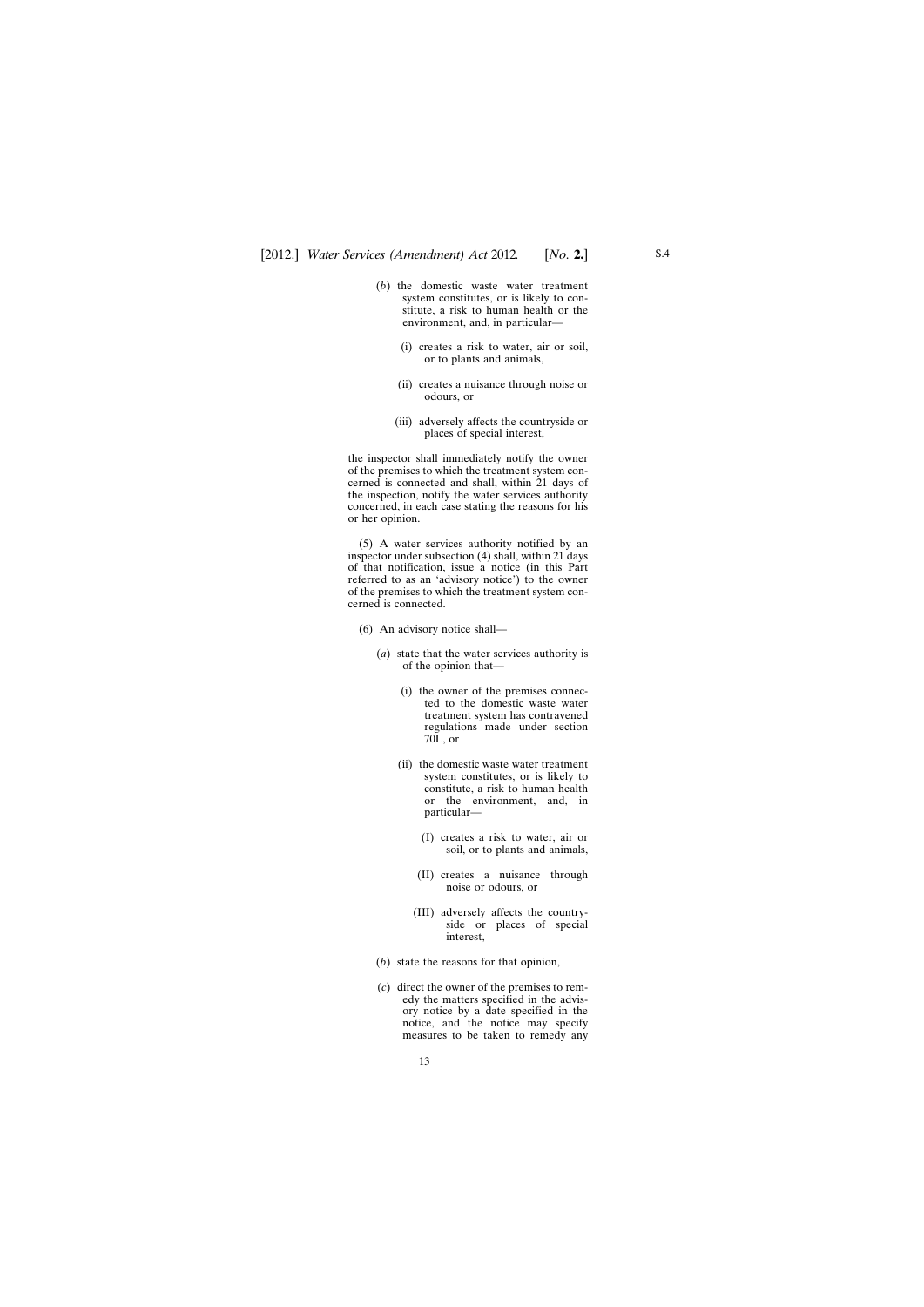contravention or matter to which the notice relates,

- (*d*) include information regarding the making of an application under subsection (7),
- (*e*) be signed and dated by an officer of the water services authority, and
- (*f*) include any other requirement that the water services authority considers appropriate.
- (7) (*a*) A person aggrieved by an advisory notice may, within 21 days of the date of such notice, apply to the water services authority concerned to have the domestic waste water treatment system inspected by an authorised person appointed by the water services authority.
	- (*b*) On receipt of an application under paragraph (*a*) in the prescribed form, accompanied by the prescribed fee, which shall not exceed  $\epsilon$ 20, a water services authority shall arrange for an inspection of the domestic waste water treatment system by an authorised person appointed by the water services authority.
	- (*c*) An authorised person who carries out an inspection for the purposes of this subsection shall, within 10 days of the inspection by notice in writing to the person who made the application—
		- (i) confirm the advisory notice,
		- (ii) confirm the advisory notice subject to such modifications, alterations or additions as the authorised person considers appropriate, or
		- (iii) cancel the advisory notice.
	- (*d*) Where an advisory notice is confirmed under subparagraph (i) or (ii) of paragraph (*c*), the notice under paragraph (*c*) shall include information regarding the making of an appeal under subsection (9).
	- (*e*) Where an advisory notice is cancelled under paragraph (*c*) the water services authority concerned shall refund the application fee to the person who made the application.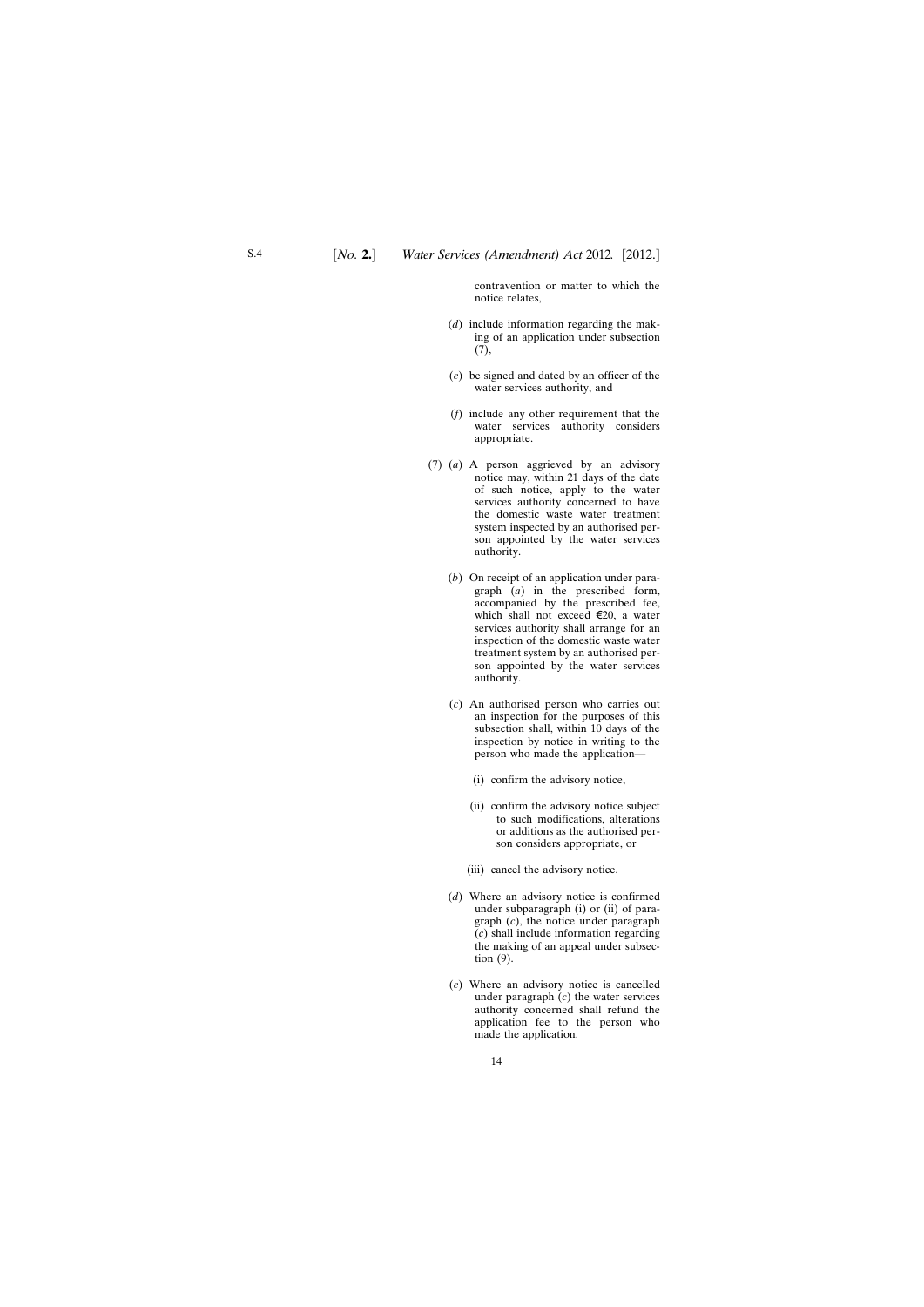(8) Where there is no application under subsection (7), the advisory notice shall take effect on the later of—

- (*a*) the end of the period for making the application, or
- (*b*) the day specified in the notice.

(9) A person aggrieved by an advisory notice confirmed under subparagraph (i) or (ii) of subsection  $(7)(c)$  may, within 14 days beginning on the day on which the notice is served on him or her, appeal against the notice to a judge of the District Court in the district court district in which the domestic waste water treatment system the subject of the notice is situated, on the following grounds:

- (*a*) that the appellant is not the person on whom the notice should have been served; or
- (*b*) any substantive or procedural illegality.

(10) In determining an appeal under subsection (9) the judge may, if he or she is satisfied that it is reasonable to do so, confirm, vary or cancel the notice.

(11) A person who appeals under subsection (9) shall at the same time notify the relevant water services authority of the appeal and the grounds for the appeal and that water services authority shall be entitled to appear, be heard and adduce evidence on the hearing of the appeal.

(12) Where an appeal under subsection (9) is taken, and the advisory notice is not cancelled, the notice shall take effect on the later of—

- (*a*) 21 days after the day on which the notice is confirmed or varied on appeal or the appeal is withdrawn, or
- (*b*) the day specified in the notice.

(13) Where an application has been made under subsection (7) and the advisory notice has not been cancelled and there is no appeal under subsection (9), the advisory notice shall take effect on the later of—

- (*a*) the end of the period for making an appeal, or
- (*b*) the day specified in the notice.

(14) A water services authority may, where no application under subsection (7) or no appeal under subsection (9) is made or pending, extend the period specified under subsection  $(6)(c)$ .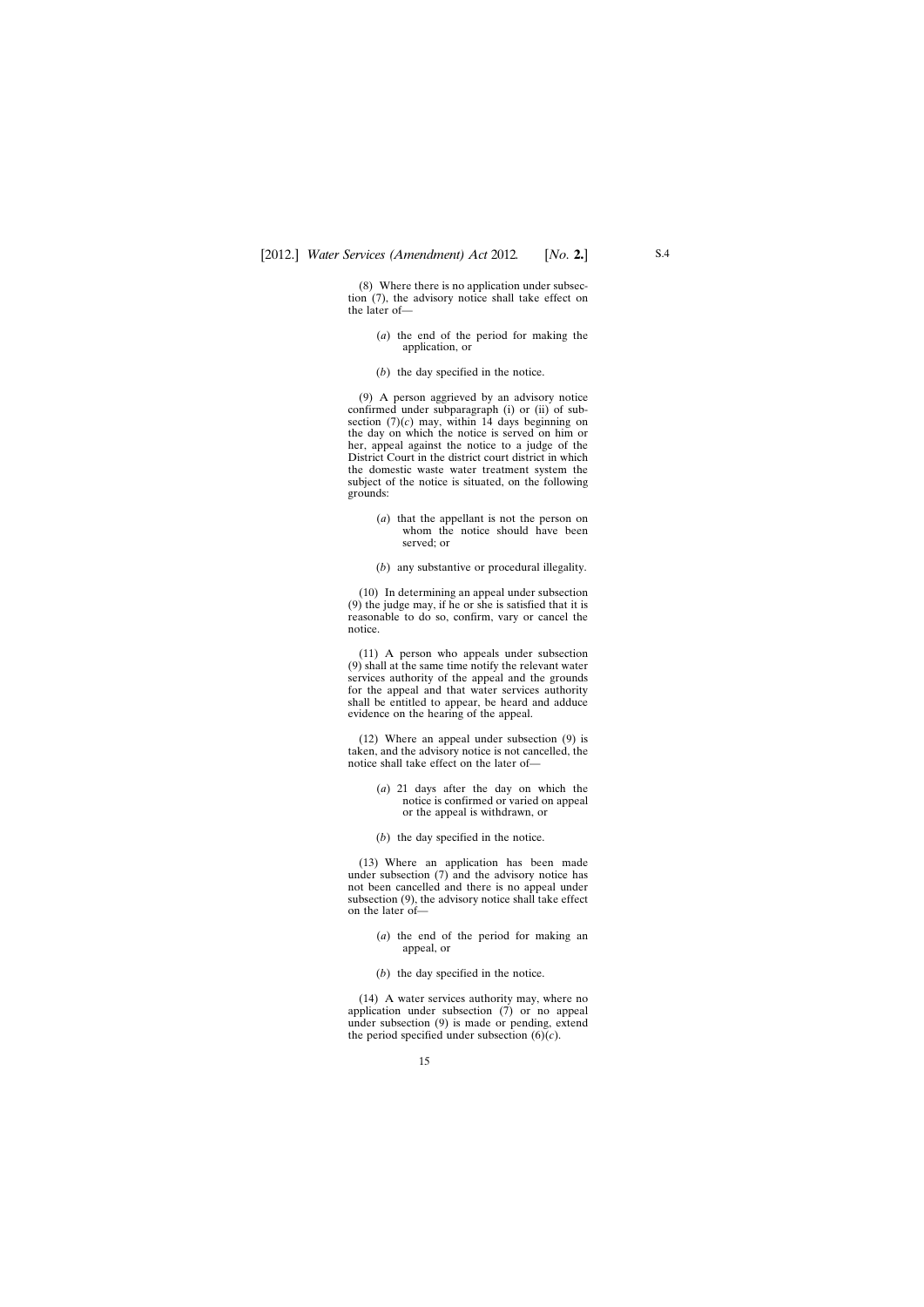(15) A person on whom an advisory notice has been served, who is of the opinion that the matters specified in the advisory notice have been remedied, shall within 10 days of completion of the remedial works, confirm in writing to the water services authority concerned that the matters specified in the advisory notice have been remedied.

(16) A water services authority shall, for the purposes of satisfying itself that the matters specified in an advisory notice have been remedied, carry out such further inspections of the system the subject of the advisory notice concerned, as the water services authority considers appropriate.

(17) Where a water services authority is satisfied that the matters specified in the advisory notice have been remedied, the water services authority shall notify the person on whom the advisory notice was served of such compliance.

(18) A person who contravenes a requirement of an advisory notice commits an offence.

Supervision of water services authorities. 70I.—(1) The Agency shall supervise a water services authority in the performance of such of its functions as the Agency considers appropriate.

> (2) Where the Agency is of the opinion that a water services authority has failed to perform all or any of its functions, the Agency shall issue a direction to the water services authority concerned.

> (3) The Agency may direct a water services authority to keep such records in relation to the performance of its functions and to submit to it, in such manner and at such times as the Agency may direct, such information as it may specify, and, in particular details in relation to—

- (*a*) the registration of domestic waste water treatment systems within the functional area of the water services authority concerned,
- (*b*) the inspection of domestic waste water treatment systems within the functional area of the water services authority concerned,
- (*c*) advisory notices issued by the water services authority concerned, including details in relation to the confirmation, modification or cancellation of an advisory notice,
- (*d*) notices of compliance made by the water services authority concerned under section 70H(17),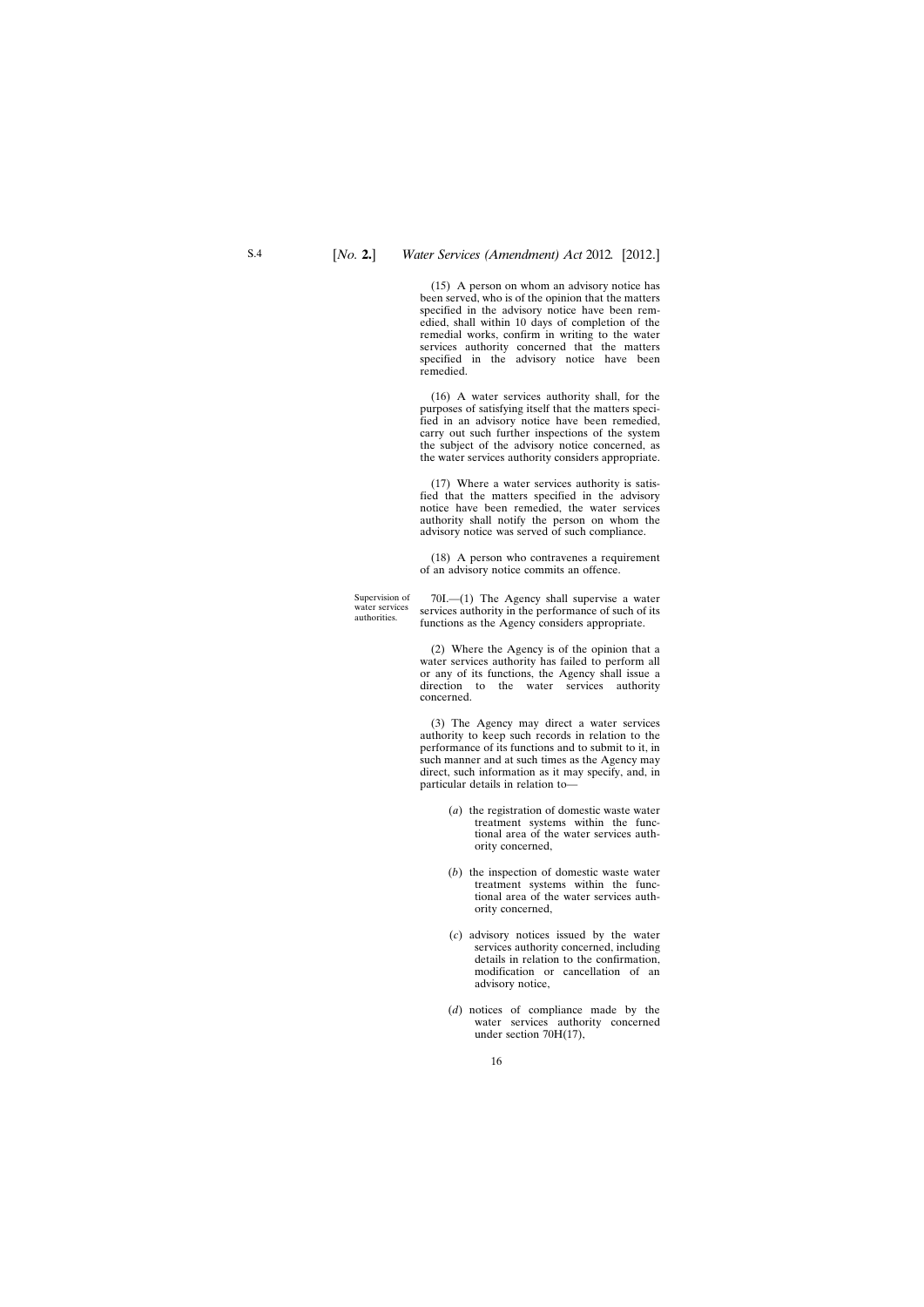- (*e*) appeals to the District Court under section 70H,
- (*f*) prosecutions taken by the water services authority concerned under this Part, and
- (*g*) such other matters as the Agency considers appropriate.

(4) The Agency shall keep and maintain or cause to be kept and maintained, such records of any supervision carried out under subsection (1) and such directions issued under subsection (2) as the Agency considers appropriate.

(5) A water services authority shall comply with a direction under this section.

(6) A water services authority that fails to comply with a direction under this section commits an offence.

(7) In this section, 'functions' means functions of a water services authority under this Part.

Directions to inspectors.

70J.—(1) The Agency may, from time to time, issue directions to inspectors with regard to—

- (*a*) the manner in which an inspection under section 70H is to be carried out,
- (*b*) the period or periods to be specified in an advisory notice during which remedial works are to be carried out,
- (*c*) the manner, including by electronic means, in which an inspector is to notify a water services authority in relation to an inspection,
- (*d*) the details in respect of an inspection which are to be notified by an inspector to a water services authority, and
- (*e*) any other matters the Agency considers relevant for the purposes of this Part.

(2) An inspector shall comply with a direction issued under subsection (1).

National inspection plan.

70K.—(1) The Agency shall, as soon as may be after the commencement of this section, but not later than such date as may be prescribed, make a national plan (in this Part referred to as 'the national inspection plan') with regard to the inspection and monitoring of domestic waste water treatment systems.

(2) When making the national inspection plan, the Agency shall have regard to—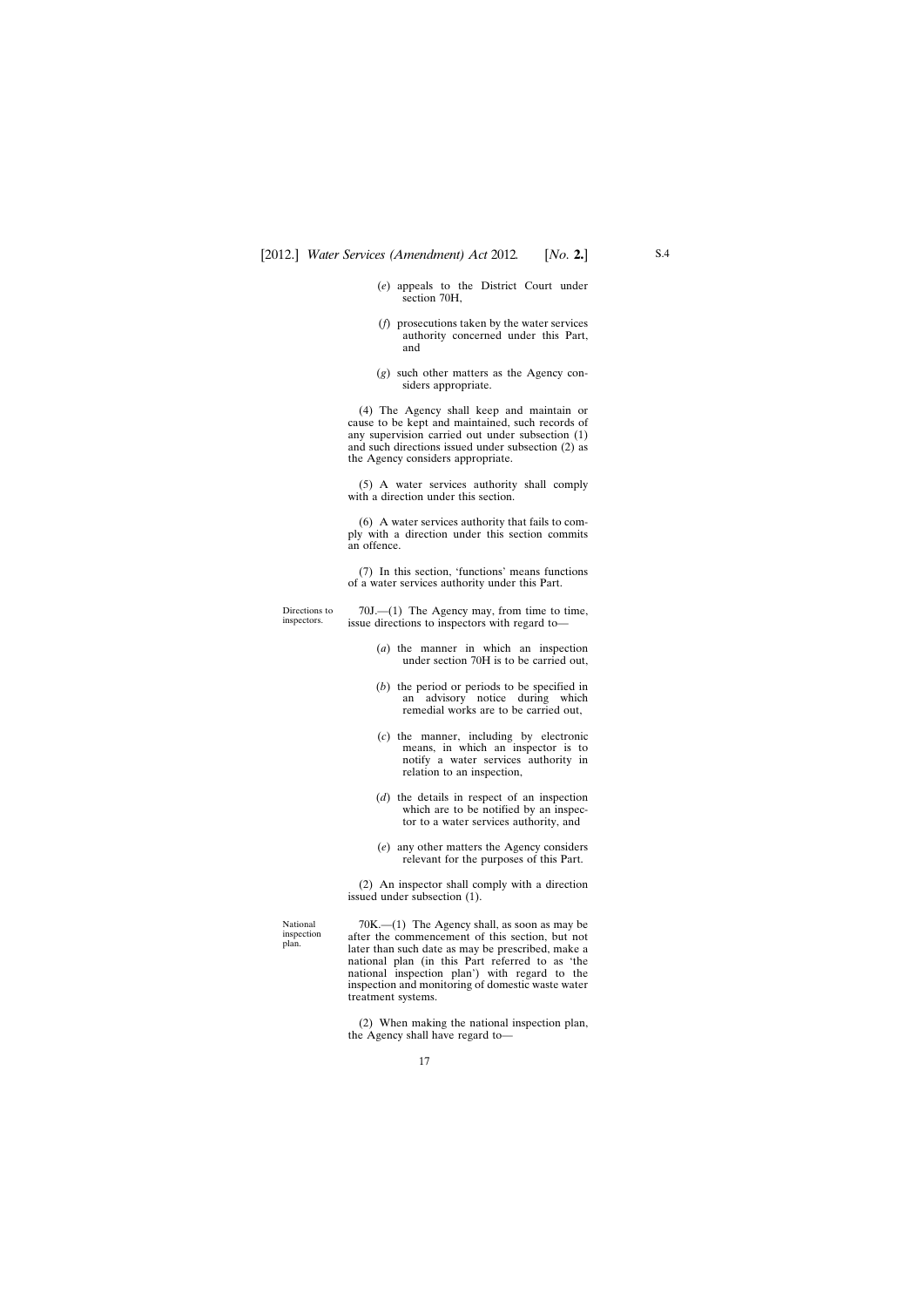- (*a*) relevant risks or potential risks to human health or the environment, and, in particular—
	- (i) risks to water, air or soil, or to plants and animals,
	- (ii) nuisances through noise or odours, and
	- (iii) risks to the countryside or places of special interest,
- (*b*) relevant available information in relation to specific types and locations of domestic waste water treatment systems,
- (*c*) appropriate and specific qualitative and quantitative criteria, targets and indicators for inspections, and
- (*d*) any incidental or ancillary matters or such matters as may be prescribed by the Minister.

(3) The Agency shall from time to time as it thinks appropriate, and at least once in each period of 5 years after the date of making of the national inspection plan, review the plan and make such revisions thereto as it thinks fit and references in this Part to such a plan shall, unless the context otherwise requires, be construed as including references to such a plan as so revised.

(4) The Agency shall furnish a copy of the national inspection plan to the Minister, each water services authority and such other person as may be prescribed.

(5) It shall be a function of each water services authority to take necessary measures to implement or otherwise give effect to the national inspection plan, including arranging for inspections under section 70H to be carried out within its functional area, as provided for in the plan.

- Regulations. 70L.—(1) The Minister may, following consultation with the Agency, make regulations for the purposes of this Part, and without prejudice to the generality of the foregoing, the regulations may make provision for—
	- (*a*) maintenance plans for domestic waste water treatment systems,
	- (*b*) performance standards for domestic waste water treatment systems,
	- (*c*) standards and procedures to apply in relation to emptying a domestic waste